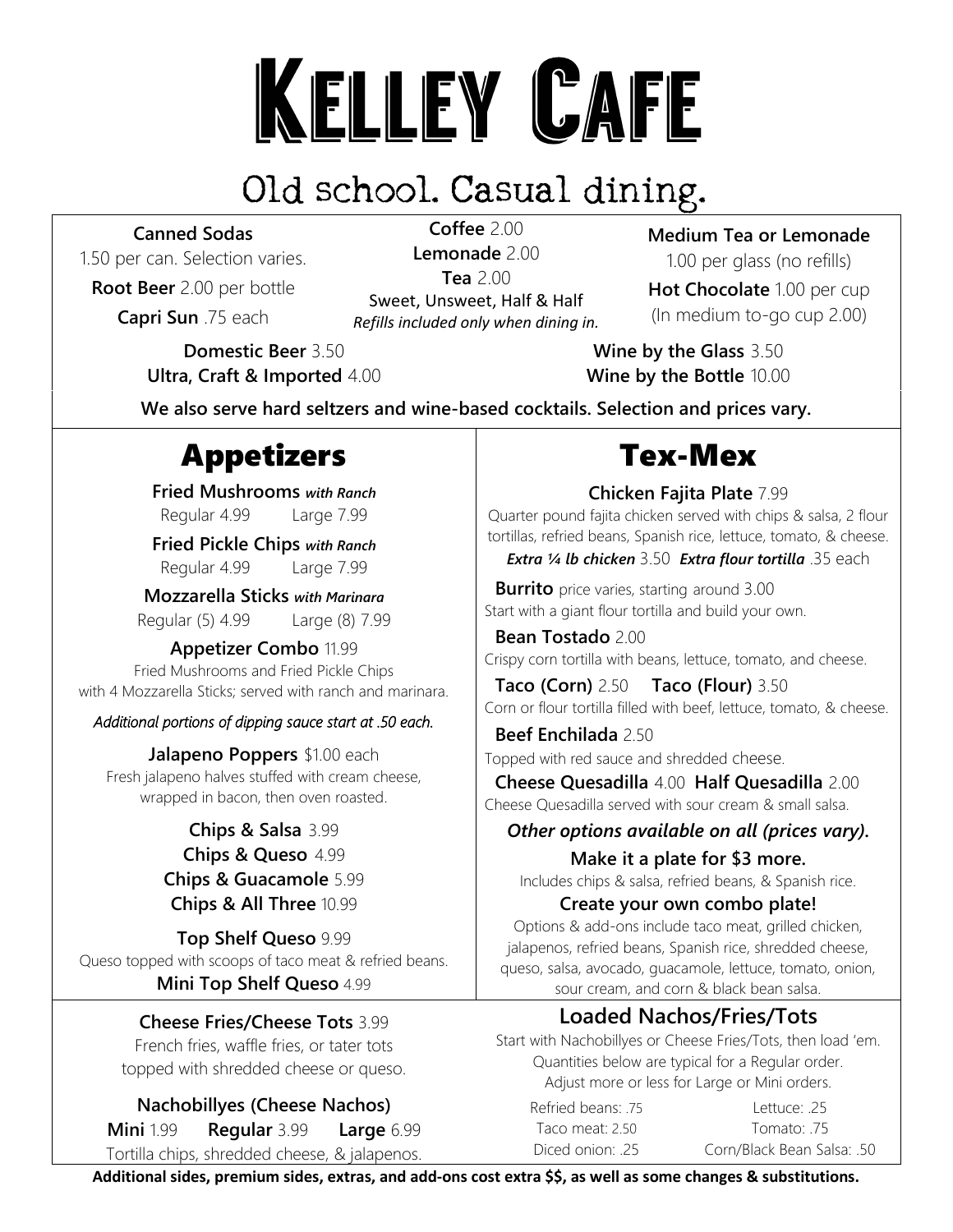# **KELLEY CAFE**

# Brunch

### **Build a Burrito** *Price will vary.*

Start with a flour tortilla (large or small) and add scrambled eggs, bacon, diced ham, taco meat, refried beans, shredded cheese, and so on!

### **Brunch BLT** 8.99

Bacon, 2 fried eggs, lettuce, & tomato on Texas Toast, served with Tater Tots.

### **Cowboy Brunch** 7.99

Refried beans topped with taco meat, cheese, two fried eggs, & half an avocado. Served with choice of flour or corn tortillas.

### **Ranchero BrunchFest** 16.99

Chicken fried steak smothered with gravy, taco meat, cheese, jalapenos & two fried eggs. Served with Tater Tots and Texas toast.

### **Spicy Chicken Brunchwich** 9.99

A lightly toasted Croissant with sriracha ranch, crispy chicken fritter, pepper jack cheese, lettuce, tomato & two fried eggs. Served with a Tater Tots.

### **Avocado Toast**

### White, Wheat, Sweet Yellow, Jalapeno, or Texas Toast

**Basic** 2.99 Just avocado, served with a lemon wedge.

**Bacon** 4.99 Topped with bacon crumbles.

**Caprese** 5.99 With bacon crumbles and tomato drizzled with balsamic glaze, sprinkled with basil.

**Feta** 5.99 Topped with bacon crumbles, feta cheese, chives, and sunflower seeds.

**Southwest** 5.99 Topped with taco meat, shredded cheese, and cilantro.

> **Double** 5.99 – 9.99 **Triple** 7.99 – 14.99

**Sweet & Savory** 5.99 Topped with sweetened bacon crumbles and dried cranberries.

**Add an Egg** .50 (Boiled Egg .75)

# Fish & Seafood

*Plates & platters below served with a regular side and 2 hushpuppies.*

### **Catfish Plate** 8.99

Four fried catfish fillets served with tartar sauce.

### **Battered Fillet Plate** 8.99

Two battered and fried fillets with tartar sauce.

### **Fish Platter** 8.99

2 fried catfish & 1 battered fillet served with tartar sauce.

### **Popcorn Shrimp Plate** 10.99

½ lb breaded popcorn shrimp served with cocktail sauce.

### **Butterfly Shrimp Plate** 8.99

6 fried butterfly shrimp served with cocktail sauce.

### **Shrimp Platter** 10.99

¼ lb popcorn shrimp and 4 butterfly shrimp served with cocktail sauce.

### **Fried Clam Plate** 10.99

Julienne slices of Atlantic surf clams, breaded and fried, with cocktail sauce.

### **Seafood Platter** 18.99

2 fried catfish fillets, 1 battered fillet, 2 butterfly shrimp, ¼ lb popcorn shrimp, and ¼ lb fried clams served with tartar and cocktail sauce.

### **Add-on or Build Your Own:**

1 Fried Catfish Fillet 1.50 1 Battered Fillet 3.00 each ¼ lb Popcorn Shrimp 4.00 Butterfly Shrimp \$1 each ¼ lb Fried Clams 4.00 Hushpuppies .35 each

Tartar or Cocktail Sauce .50 Add sides for \$1 - \$3 each

The fish is supposed to be boneless, but no guarantees. Be careful – there could be an occasional bone.

We do our best to prepare our fish and seafood separately from other menu items, but if you have fish or shellfish allergies, you should probably avoid any of our fried menu items.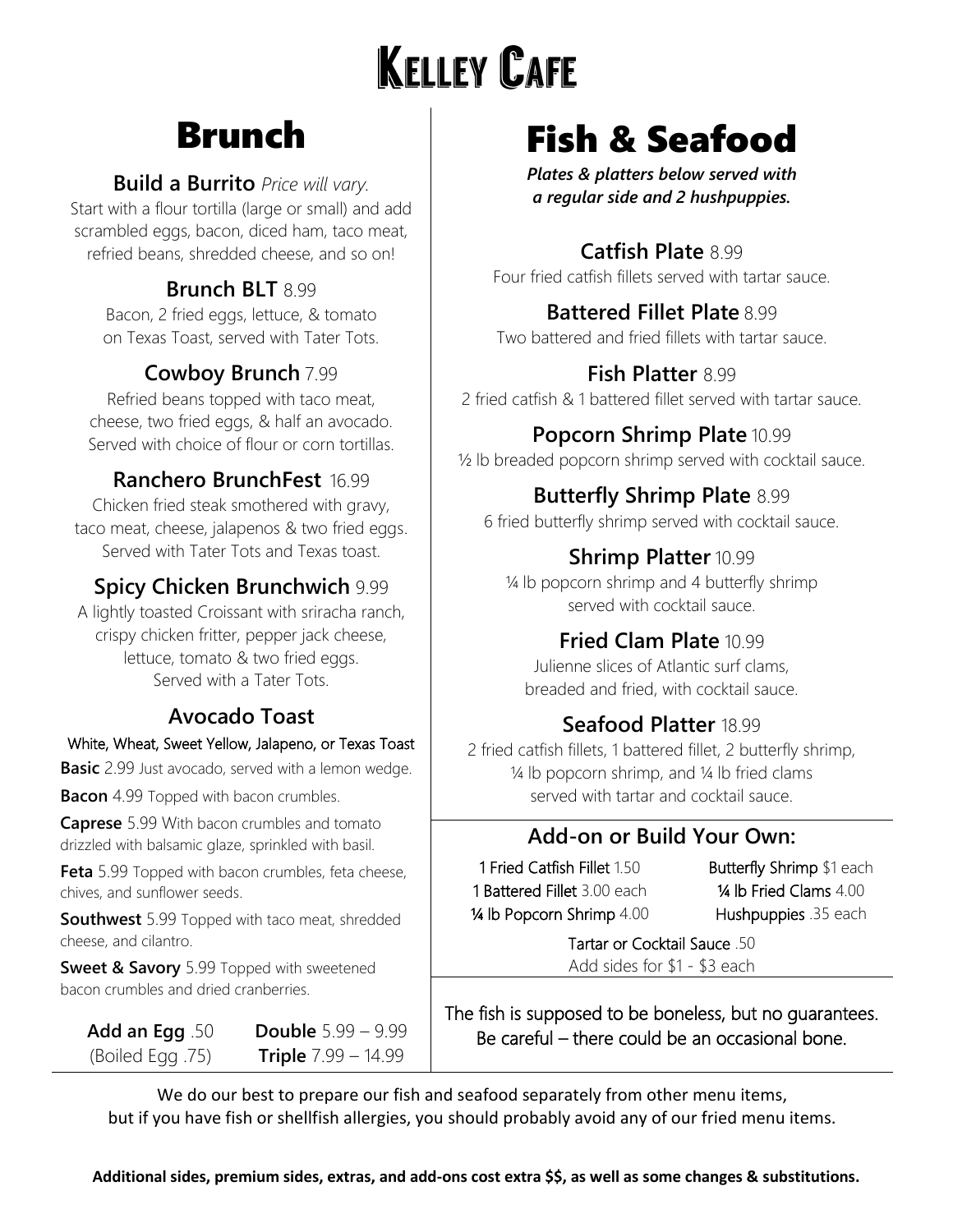### Old school. Casual dining.

## Entrees

### **Loaded Baked Potato**

Start with a plain potato at \$2.50, then load it up with toppings including bacon crumbles, diced ham, taco meat, philly meat, grilled chicken, shredded cheese, queso, refried beans, jalapenos, salsa, avocado, guacamole, lettuce, tomato, onion, sour cream, and/or corn & black bean salsa.

### **Foot-Long Corn Dog** 6.99

Served with mustard and a regular side. **Double Dog** 10.99 *Load it up with add-ons!*

### **Chicken Riviera** 8.99 Grilled strips of chicken breast

tossed with a medley of vegetables; served with choice of bread and white or Spanish rice.

### **Burning Beef Melt** 10.99

Half-pound beef patty topped with fries on a slice of jalapeno toast, covered with queso, then topped with jalapenos & grilled onions.

**Down-a-Notch** No jalapenos; fries on the side.

### **Rice Bowls** 7.99

Cheesy Chicken Bowl White rice, chicken, and choice of shredded cheese or queso.

### Sweet & Sour Chicken Bowl

White rice & popcorn chicken topped with sweet & sour sauce.

### Tex-Mex Bowl

Spanish rice, taco meat, tortilla chips, & shredded cheese or queso.

Mini Rice Bowls 4.99

Build Your Own Bowl! Price will vary.

*Entrees below served with choice of bread and a regular side. Premium side for \$1 more. Additional sides available for \$1 - \$3.*

### **Chicken Fried Steak** 10.99

Made from scratch! Topped with white gravy.

### **Hamburger Steak** 8.99

With brown gravy & grilled onions. **Double Hamburger Steak** 12.99

**Chicken Slenders** 5.99 1/4 lb lightly seasoned strips of grilled chicken breast.

**Upsized:** ¼ lb more chicken 8.99.

### **Chicken Strip Dinner** 6.99

Four chicken strips served with gravy. Add additional chicken strips for .75 each. **Chicken Fried Chicken** 6.99

¼ lb crispy fritter topped with gravy. **Add extra fritter** 3.50

### **Popcorn Chicken** 6.99

¼ lb scrumptious waffle-battered chicken nuggets, served with syrup. **Upsized:** ¼ lb more chicken 10.99.

### **Steak Finger Dinner** 7.99

Four steak fingers served with gravy. Add additional steak fingers for \$1 each.

### **Combo Dinner** 7.99

Two chicken strips & two steak fingers served with gravy. Add additional chicken strips for .75 each; additional steak fingers for \$1 each.

### *Grilled butterfly chicken breasts are served over white or Spanish rice along with your choice of bread and a regular side.*

**Grilled Chicken Breast** 9.99 Lightly seasoned & grilled, brushed with your choice of sauce.

### **Avocado Caprese Chicken** 12.99 Grilled chicken breast topped with mozzarella cheese,

avocado, tomato, balsamic glaze, and basil.

### **BBQ Chicken Breast** 10.99

Grilled chicken breast topped with BBQ sauce, shredded cheese, and bacon crumbles.

### **Chicken Dijon** 10.99

Grilled chicken breast topped with honey Dijon, provolone cheese, and grilled onion.

### **Southwest Chicken Breast** 10.99

Grilled chicken breast topped with sriracha ranch, pepper jack cheese, and fiesta (corn and black bean) salsa.

### **Chicken Sweet & Sour** 10.99

Grilled chicken breast topped with sweet & sour sauce, Swiss cheese, and grilled peppers & onions.

**Sauces:** BBQ, Cocktail, Honey Dijon, Marinara, Ranch, Salsa, Sriracha Ranch, Sweet & Sour.

Visit [www.kelleycafe.com](http://www.kelleycafe.com/) for online menu and more information. Additional sides, premium sides, extras, and add-ons will cost extra, as well as some changes & substitutions.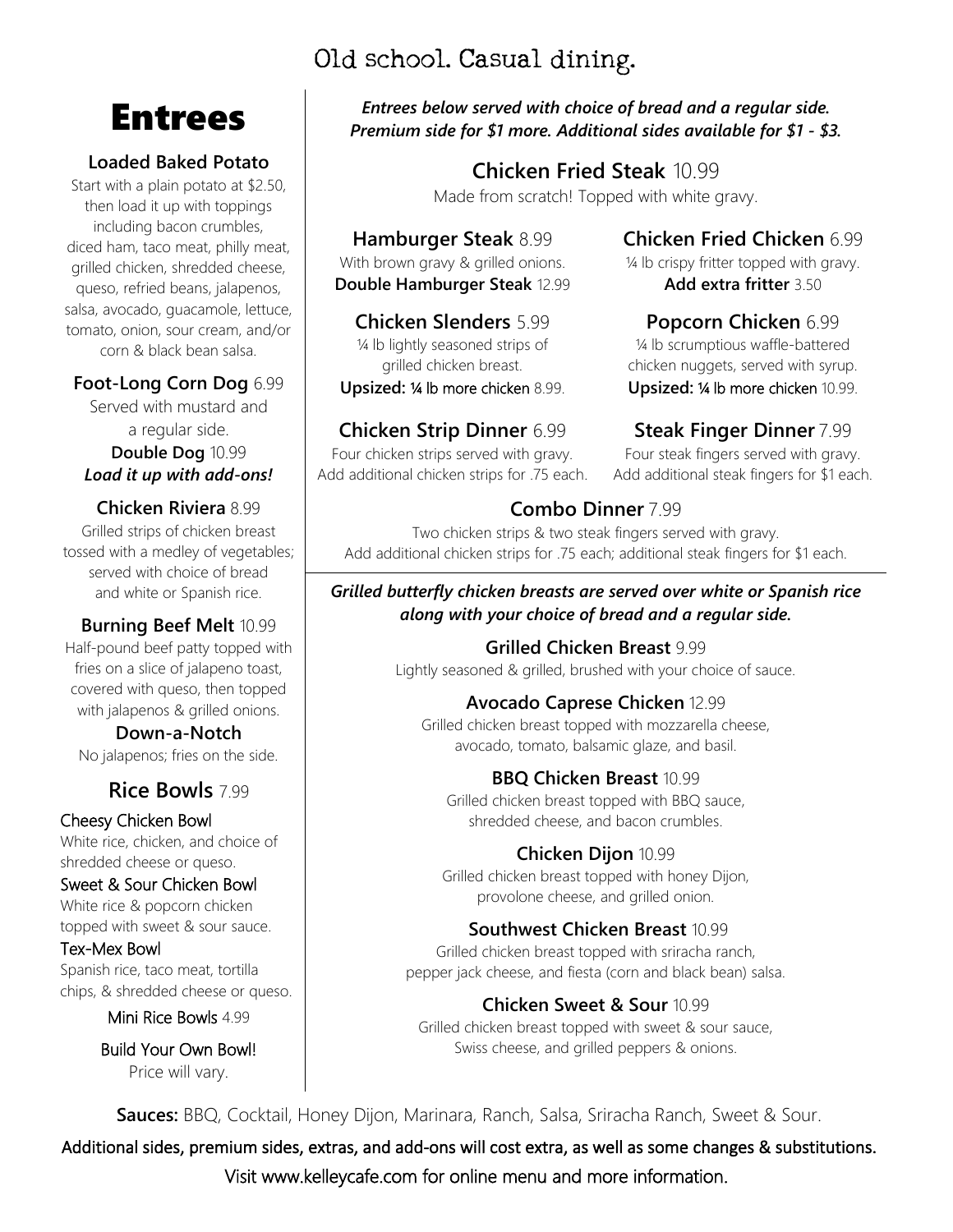# **KELLEY CAFE**

### **House Salad** 7.99

Lettuce, spring mix, tomatoes, dried cranberries, cheese, and croutons.

### **Hearty House Salad** 10.99

House Salad with your choice of meat: diced ham, chicken slenders, or taco meat. Other options available at additional cost.

### **Southwest Salad** 10.99

Lettuce, spring mix, tomatoes, shredded cheese, avocado, corn/black bean salsa and tortilla strips with choice of fajita chicken or taco meat.

### **Chef Salad** 10.99

Lettuce, spring mix, tomatoes, shredded cheese, diced ham, 2 boiled eggs, and croutons.

### **BLT Chicken Avocado Salad** 10.99

Grilled chicken, lettuce, spring mix, bacon, tomatoes, avocado, and feta or shredded cheese.

### **Grilled Chicken Salad** 8.99

Grilled chicken, lettuce, spring mix, tomatoes, shredded cheese and croutons.

### **Cheeseburger Salad** 9.99

Beef patty, lettuce, spring mix, tomatoes, cheese, onion, and pickles.

### **Loaded Cheeseburger French Fry Salad** 11.99

Beef patty, french fries, lettuce, spring mix, tomatoes, onion, pickles, and cheese.

### **Starter Salad (Build Your Own!)**

Just lettuce and spring mix, then build from there! Dinner size (with 4 oz dressing) starting at \$3. Appetizer size (with 2 oz dressing) starting at \$1.

**Additional sides, premium sides, premium sides, premium sides, premium sides, and a substitutions. The cost extra \$1, as well as the side of the cost extrass, and additions are extra \$5, as well as the source of the subst** *Salads above served with ½ cup (4 oz) portion of dressing on the side.* Additional portions: ¼ cup (2 oz) .50 each, ½ cup (4 oz) 1.00 each.

Blue Cheese, French, Honey Dijon, Italian, Ranch, Raspberry Vinaigrette, Salsa, Sriracha Ranch, Thousand Island

# Sandwiches

Served with a regular side. Premium side for \$1 more. Additional sides available for \$1 - \$3.

### **Philly Cheesesteak** 9.99

Beef, peppers, and onions with mozzarella on a hot hoagie roll, served with au jus.

### **Fried Bologna** 8.99

Thinly sliced bologna grilled with peppers, onions and pepper jack cheese, topped with sriracha ranch on a hoagie roll.

**Choppy Joe** 8.99 Spicy chopped beef on a sourdough bun, served with pickles & small queso.

**Classic Grilled Cheese** 5.99 Classic American cheese sandwich.

**Famous Ten** 7.99 Classic Grilled Cheese with bacon & egg.

**Sloppy Grilled Cheese** 8.99 Taco meat & pepper jack cheese on jalapeno bread.

**Basic BLT** 7.99 Bacon, lettuce, & tomato on Texas toast. **Big Ol' BLT** 10.99 Twice the bacon on high-crown white.

**Club Sandwich** 10.99 Ham, turkey, bacon, American cheese, mayo, lettuce, & tomato on Texas toast.

**Turkey Bacon Avocado** 10.99 Turkey, bacon, avocado, lettuce, tomato, & mayo on toasted sweet yellow bread.

**Ham & Cheese** 8.99 Ham, cheese, lettuce, tomato, & mayo on fresh high-crown white bread.

**Chicken Salad Sandwich** 10.99 Cranberry pecan chicken salad on a toasted Croissant.

**Submarine** 7.99 Ham and/or turkey with mayo, American cheese, lettuce, tomato, onion, and pickles on a toasted hoagie.

### **Stuffed Avocado Half**

Chicken Salad, Diced Ham, or Taco Meat served with crackers.

> **Single:** 7.99 **Double:** 10.99 **Triple:** 12.99

*(You can mix it up if you double or triple!)*

**Build Your Own Sandwich** *Choose ingredients from our sandwich menu over there to the left to build your perfect sandwich.*

### **Bread Choices:**

Texas Toast, Sweet Yellow, Wheat, High Crown White, Jalapeno, Croissant

**Cheese Choices:** American, Cheddar, Mozzarella, Pepper Jack, Provolone, Swiss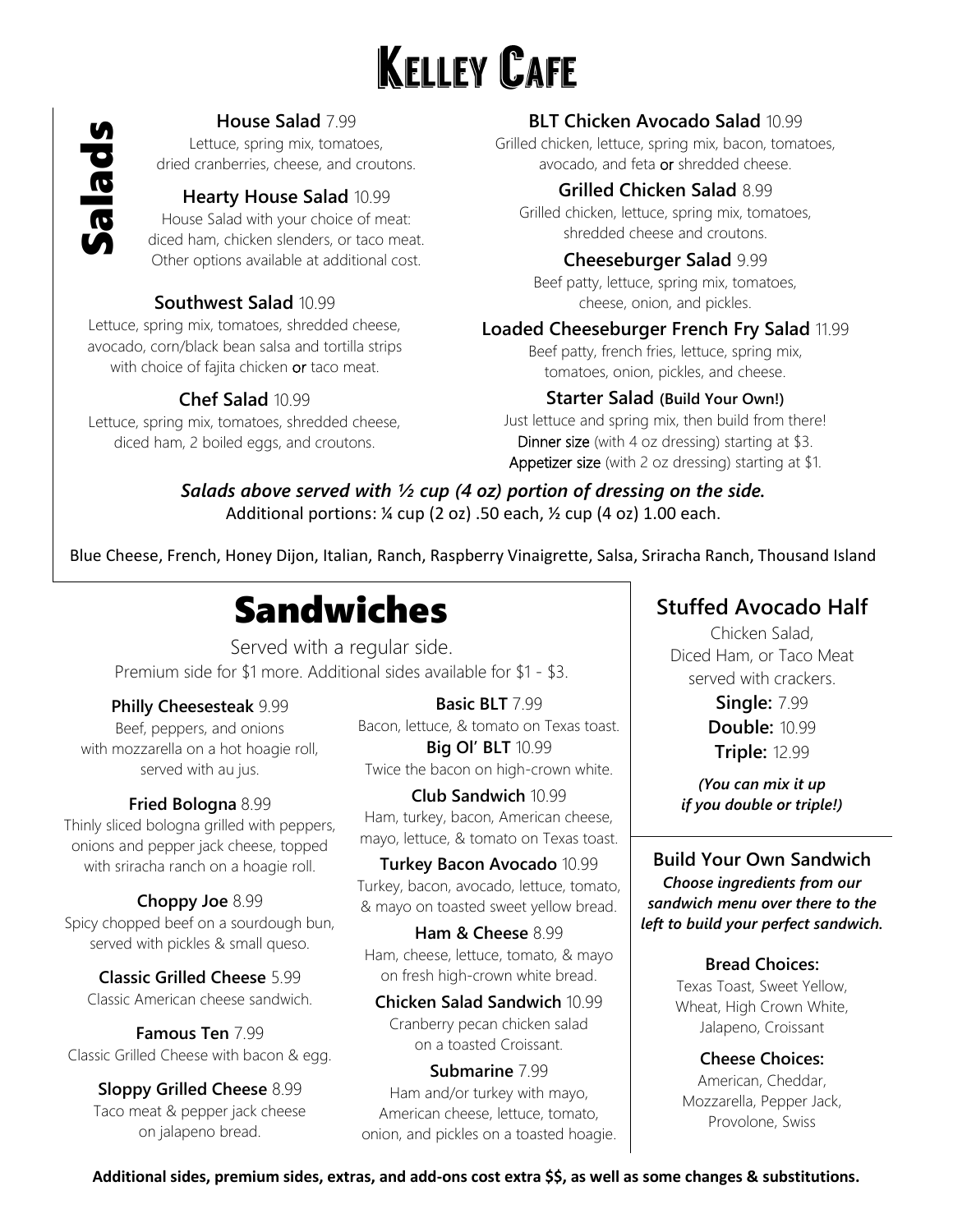### Old school. Casual dining.

### Burgers

Served with a regular side. Premium side for \$1 more. Additional sides available for \$1 - \$3.

### **Hamburger** 8.99

100% beef patty with trimmings on your choice of bun.

### **Double Meat Burger** 12.99

Two 100% beef patties with your choice of bun, condiments, & trimmings.

### **Cluck Burger** 7.99

Quarter pound crispy chicken fritter with trimmings on your choice of bun.

### **Turkey Burger** 7.99

Quarter pound ground turkey patty with trimmings on your choice of bun.

### **Patty Melt** 7.99

Quarter pound 100% beef with Swiss cheese, grilled onion, and your choice of trimmings on Texas Toast (make it a half-pound patty for 1.50 more).

### **Hot Hamburger** 6.99

100% beef patty on a slice of Texas Toast smothered with white gravy.

Condiments: Mayo, Mustard, Catsup Trimmings: Lettuce, Tomato, Pickles, Onion **Buns:** Brioche, Sourdough, Traditional

### Add cheese to burgers starting at 35¢ per slice for American.

### Fat Burgers

Fat Burgers start with a 100% beef patty and are served with a regular side. Premium side for \$1 more. Additional sides available for \$1 - \$3.

### **Brunch on a Burger** 10.99

Bacon, American cheese, & two fried eggs on a traditional bun with your choice of condiment & trimmings.

### **Cheese Lover's Burger** 11.99

American, cheddar, pepper jack, mozzarella, provolone, & Swiss cheese on a traditional bun with your choice of condiment & trimmings.

### **Cowboy Burger** 11.99

Sourdough bun with BBQ sauce, cheddar cheese, onion rings, bacon, & jalapenos.

### **Fry Me to the Moon** 14.99

Choice of bun & condiment with lettuce, tomato, fried mushrooms, onion rings, & fried pickles.

### **Haystack** 11.99

Choice of bun, condiment, & trimmings; smothered with shredded cheese and topped with onion rings.

### **Huevos Ranchero Burger** 10.99

Sourdough bun with pepper jack cheese, refried beans, bacon, salsa, and a fried egg.

### **Mac & CheeseBurger** 10.99

Choice of bun and trimmings with scrumptious macaroni & cheese.

### **Messy Burger** 11.99

Sourdough bun with queso, guacamole, and bacon crumbles.

### **Ranch Burger** 10.99

Traditional bun with ranch, mozzarella, bacon, fried egg, & avocado.

### **Southwest** 12.99

Traditional bun with sriracha ranch, pepper jack cheese, avocado, bacon, and corn/black bean salsa.

Our products may contain wheat, egg, dairy, soy, or fish allergens. We use soy-based oil in our fryers. Please be advised consuming raw, cooked to order or undercooked meat, poultry, seafood, shellfish or eggs may increase your risk of food borne illnesses, especially if you have certain medical conditions.

Visit [www.kelleycafe.com](http://www.kelleycafe.com/) for online menu and more information.